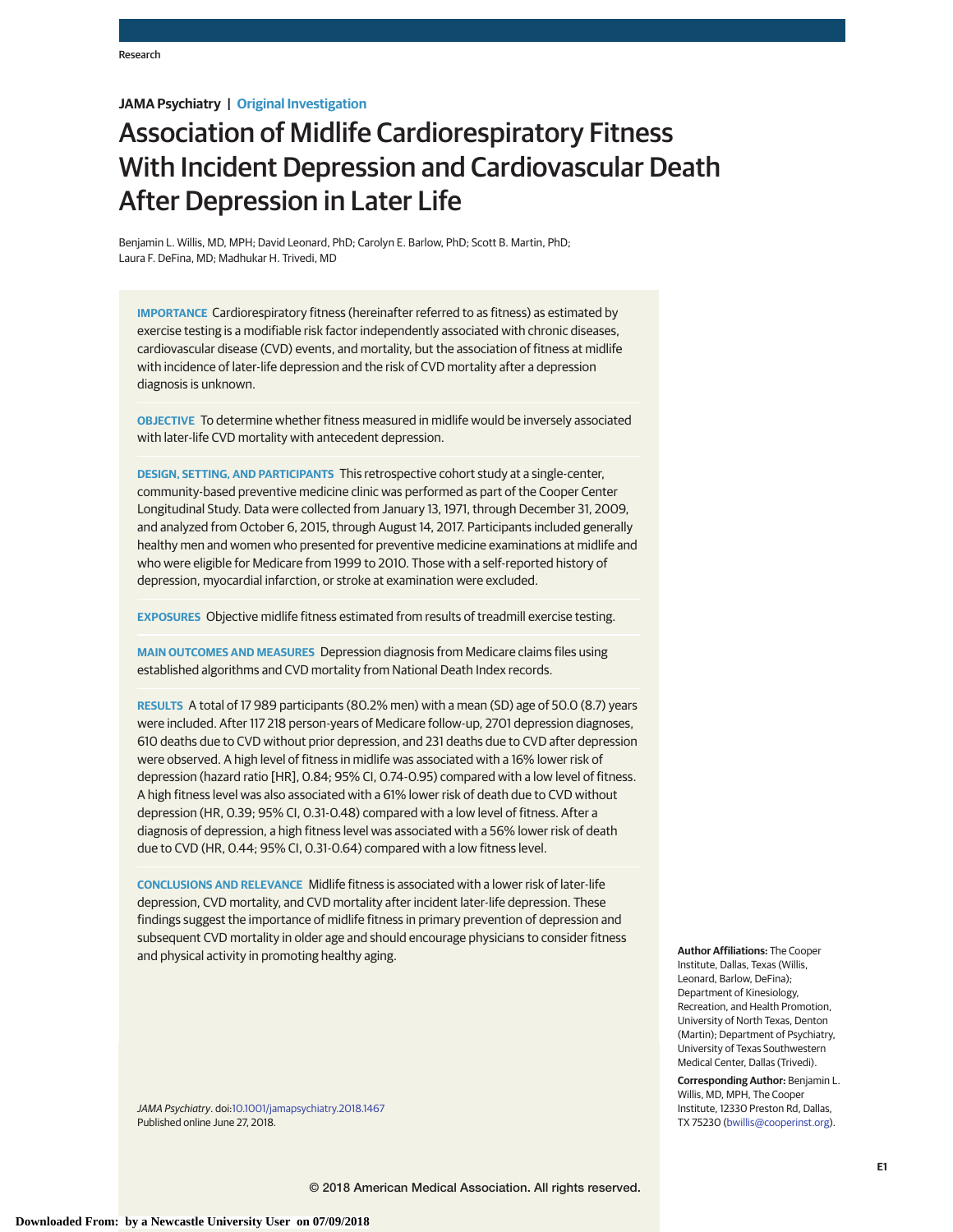epression and depressive disorders are common conditions affecting older individuals and are associated with cardiovascular disease (CVD). In the presence of CVD events, the prevalence of depression is high, with as many as 1 in 5 patients with CVD having depression, especially after stroke.<sup>1</sup> Conversely, depression is linked with CVD mortality.<sup>2-4</sup> In fact, a 2014 American Heart Association Scientific Statement evaluated 53 studies and concluded that depression should be elevated as a risk factor for adverse outcomes in patients with acute coronary syndrome.<sup>5</sup>

Given that CVD remains a leading cause of death in the United States, primary prevention of CVD has been advocated through assessment of multiple risk factors and practice guidelines with ongoing updates.<sup>6</sup> The American Psychological Association has also encouraged engagement by psychologists in primary prevention for behavioral and mental disorders.<sup>7</sup> Considering the large health burden of depressive disorders, interventional approaches alone may be inadequate and lack cost-effectiveness, further supporting incorporation of a preventive approach.<sup>8,9</sup> Because many of the risk factors for depression, such as life events or adverse socioeconomic factors, are not easily modifiable, the specific approach to prevention may not be clear, and research specifically addressing long-term risk reduction in this area has been advocated.<sup>10</sup>

A modifiable risk factor for depressive and CVD conditions is cardiorespiratory fitness (hereinafter referred to as fitness).11-16 Fitness is inversely associated with all-cause and CVD mortality<sup>11,13,17</sup> and a lower incidence of depression and physician visits concerning depression.<sup>18-21</sup>

Considering the link of depression to CVD, amodifiable risk factor such as fitness with the potential to lower the risk of depression and CVD sequelae in aging adults would be useful. However, the association between midlife fitness and laterlife depression with subsequent CVD mortality has not been evaluated. We hypothesized that a higher level of fitness in middle age would be associated with a lower risk of depression in older age and a lower risk of CVD mortality after incident depression. By linking the Cooper Center Longitudinal Study (CCLS) with claims data from the Centers for Medicare & Medicaid Services, we studied the association of fitness in midlife with the subsequent risk of depression diagnosis and CVD mortality.

## Methods

### Study Population

The CCLS is an updated continuation of the Aerobics Center Longitudinal Study, an ongoing, prospective study at The Cooper Institute in Dallas, Texas, that began in 1970.<sup>11,13,22</sup> Patients evaluated at the Cooper Clinic and included as participants in the CCLS are generally well-educated, non-Hispanic white patients with access to health care. Patients receive a preventive medical examination that includes self-reported medical and lifestyle history, physician-administered physical examination, anthropometric measurements, fasting laboratory studies, and amaximal treadmill fitness assessment. Data were

#### **Key Points**

**Question** Is higher cardiorespiratory fitness in midlife associated with a lower risk of cardiovascular mortality after incident depression past 65 years of age?

**Findings** In this cohort study of Medicare-eligible patients, higher levels of fitness in midlife were associated with a 16% lower risk of depression. In addition, after a diagnosis of depression, higher levels of fitness were associated with a 56% lower risk of cardiovascular mortality.

**Meaning** Men and women who are more physically fit at midlife have a lower risk of depression and cardiovascular mortality after a diagnosis of depression in later life, suggesting that fitness is an important part of a primary preventive strategy for cardiovascular disease and depression across the lifespan.

collected from January 13, 1971, through December 31, 2009. Participants provide written informed consent for inclusion in the research database, and the study is reviewed and approved annually by the institutional review board of The Cooper Institute.

A total of 19 241 patients enrolled in the CCLSwho had complete information to determine their midlife health status and were enrolled in fee-for-service Medicare coverage from January 1, 1999, through December 31, 2009, were considered for inclusion in the study. After excluding 901 individuals with a history of depression and 351 individuals with a history of CVD, including myocardial infarction and stroke, at the time of the midlife examination, a final sample size of 17 989 was included in this analysis. Participants were followed up from the date of initiating Medicare coverage until death or the end of follow-up on December 31, 2009.

The measurements of baseline variables in the CCLS have been well described and were obtained in accordance with standard protocols.<sup>11,13</sup> Body mass index was calculated as measured weight in kilograms divided by measured height in meters squared. Seated resting blood pressure was obtained with amercury sphygmomanometer. Fasting venous blood samples were assayed for serum cholesterol and glucose levels using standardized, automated techniques. The measurement of cardiorespiratory fitness was obtained from time to maximum effort using the modified Balke protocol.<sup>23</sup> The test time using this protocol is highly correlated with directly measured maximum oxygen uptake  $(r = 0.92)$ .<sup>24,25</sup> Each participant's treadmill time was categorized into age- and sex-specific quintiles derived from the CCLS as a whole, in accordance with a standard approach, using previously published definitions of fitness categories.<sup>11,26</sup> Quintile 1 represented low fitness; quintiles 2 and 3, moderate fitness; and quintiles 4 and 5, high fitness.

The outcome measure of depression was ascertained from Medicare administrative data obtained from the Centers for Medicare & Medicaid Services. The diagnosis was determined from the Chronic Condition Warehouse included in the Beneficiary Annual Summary File using established algorithms for research purposes.<sup>27,28</sup> Depression was defined using *International Classification of Diseases, Ninth Revision* (*ICD-9*) codes 296.20 to 296.36, 296.50 to 296.56, 296.60 to 296.66,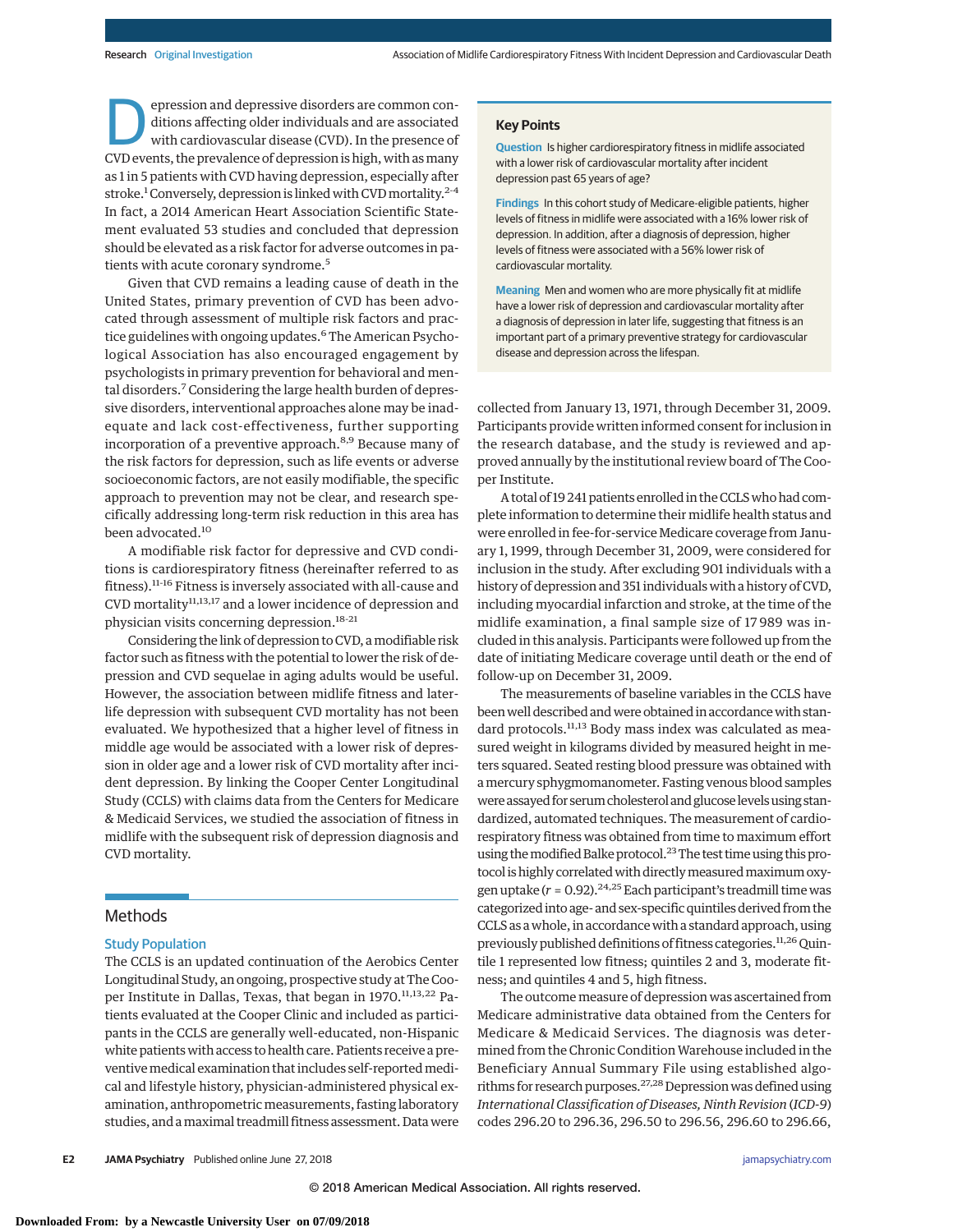#### Table 1. Midlife Characteristics of CCLS Participants

|                                                    | Cardiorespiratory Fitness Category <sup>a</sup> |                          |                      |  |  |  |
|----------------------------------------------------|-------------------------------------------------|--------------------------|----------------------|--|--|--|
| <b>Characteristic</b>                              | Low<br>$(n = 2959)$                             | Moderate<br>$(n = 7230)$ | High<br>$(n = 7800)$ |  |  |  |
| Age at CCLS examination, mean (SD), y <sup>b</sup> | 46.9(8.5)                                       | 49.4 (8.7)               | 51.6(8.5)            |  |  |  |
| Age at Medicare entry, mean (SD), y                | 67.7(4.7)                                       | 67.8(5.0)                | 67.7(4.9)            |  |  |  |
| Medicare age, mean (SD), y <sup>c</sup>            | 74.2 (6.3)                                      | 74.5(6.8)                | 74.2 (6.9)           |  |  |  |
| Women, No. $(\%)$                                  | 472 (16.0)                                      | 1306 (18.1)              | 1781 (22.8)          |  |  |  |
| Smoking, No. (%) <sup>d</sup>                      | 899 (30.0)                                      | 1332 (18.4)              | 637(8.2)             |  |  |  |
| Treadmill time, mean (SD), min                     | 10.2(2.9)                                       | 14.2(3.1)                | 19.4(4.3)            |  |  |  |
| Fitness, mean (SD), MET                            | 8.1(1.4)                                        | 9.9(1.4)                 | 12.3(2.1)            |  |  |  |
| BMI, mean (SD)                                     | 27.9(4.7)                                       | 26.1(3.5)                | 24.4(2.9)            |  |  |  |
| Systolic blood pressure, mean (SD), mm Hq          | 123.6(15.0)                                     | 121.3(14.5)              | 120.8 (14.8)         |  |  |  |
| Total cholesterol level, mean (SD), mg/dL          | 219.7 (41.2)                                    | 215.0(39.1)              | 208.8 (37.0)         |  |  |  |
| Fasting glucose level, mean (SD), mg/dL            | 103.3(22.1)                                     | 100.6(16.2)              | 98.5(12.3)           |  |  |  |

Abbreviations: BMI, body mass index (calculated as weight in kilograms divided by height in meters squared); CCLS, Cooper Center Longitudinal Study; MET, metabolic equivalent.

SI conversion factors: To convert cholesterol to millimoles per liter, multiply by 0.0259; glucose to millimoles per liter, multiply by 0.0555.

a Determined from age- and sex-adjusted CCLS quintiles as low fitness (quintile

296.89, 298.0, 300.4, 309.1, and 311.<sup>29</sup> Mortality information was obtained from the National Death Index, and the underlying cause of death was defined by *ICD-9* codes for deaths before 1999 and *International Statistical Classification of Diseases and Related Health Problems, Tenth Revision* (*ICD-10*) codes for deaths from 1999 through 2009. Death due to CVD was defined by *ICD-9* codes 410.0 to 458.9 and equivalent *ICD-10* codes.

#### Statistical Analyses

Data were analyzed from October 6, 2015, through August 14, 2017. Patient characteristics at midlife were summarized by fitness level, and incidence rates of depression and CVD death were compared across strata of fitness using an exponential survival model. A failure time model was used to investigate the multivariate outcomes of incident depression, CVD mortality without previous depression, and CVD mortality after the diagnosis of depression.<sup>30</sup> The model fits marginal Cox proportional hazards regression models to each outcome and uses the robust sandwich estimate of the covariance matrix to account for dependence of multiple failure times.<sup>31</sup> Models were fit to attained age and adjusted for midlife age, sex, year of examination, smoking, systolic blood pressure, cholesterol level, body mass index, and fasting glucose level. The proportional hazards assumption was tested using weighted Schoenfeld residuals, and terms for the covariate × attained age were entered to address residual nonproportional hazards. A 2-sided*P*value of less than .05was considered statistically significant. All analyses were programmed in SAS/STAT, version 9.4 (SAS Institute Inc). Unless otherwise indicated, data are expressed as mean (SD).

## Results

We included a total of 17 989 participants (3559 women [19.8%] and 14 430 men [80.2%]) with a mean (SD) age of 50.0 (8.7)

1), moderate fitness (quintiles 2-3), and high fitness (quintiles 4-5).

b Indicates age at the time of initial assessment.

<sup>c</sup> Indicates mean of age attained during Medicare follow-up.

<sup>d</sup> Owing to missing data, denominators may be less than the column headings.

years at the midlife examination. Baseline midlife characteristics of the study participants by fitness category are summarized in Table 1. Compared with participants in the low fitness category, those in the high fitness category had a lower mean body mass index (24.4 [2.9] vs 27.9 [4.7]), lower systolic blood pressure (120.8 [14.8] vs 123.6 [15.0] mm Hg), and more favorable mean levels of total cholesterol (208.8 [37.0] vs 219.7 [41.2] mg/dL [to convert to millimoles per liter, multiply by 0.0259]) and fasting glucose (98.5 (12.3) vs 103.3 [22.1] mg/dL [to convert to millimoles per liter, multiply by 0.0555]) (Table 1).

After 117 218 person-years of follow up, we observed 2701 diagnoses of depression and 841 deaths due to CVD. Two hundred thirty-one deaths were due to CVD after incident depression and 610 without incident depression. Incidence rates of depression and CVD mortality are summarized in the Figure. The rates of depression diagnosis in later life as well as CVD mortality after depression and CVD mortality without incident depression showed significant declines from low to moderate to high fitness categories assessed in midlife. Compared with the low fitness category, the rate of depression in the high fitness category was 22.2 per 1000 person-years (1041 diagnoses) and 26.2 in the moderate fitness category (1136 diagnoses) vs 30.7 in the low fitness category (524 diagnoses). For CVD mortality without incident depression, the rate in the high fitness categorywas 3.9 deaths per 1000 person-years (184 deaths) vs 5.7 in the moderate fitness category (249 deaths) and 10.4 in the low fitness category (177 deaths); for CVD mortality after depression, the rate in the high fitness category was 16.1 deaths per 1000 person-years (61 deaths) vs 25.8 in the moderate fitness category (107 deaths) and 32.9 in the low fitness category (63 deaths) (Figure).

Multivariate analyses revealed a consistent association with higher midlife fitness and a lower risk of incident depression, CVD mortality, and CVD mortality after a diagnosis of depression (Table 2 and Table 3). In analyses stratified by midlife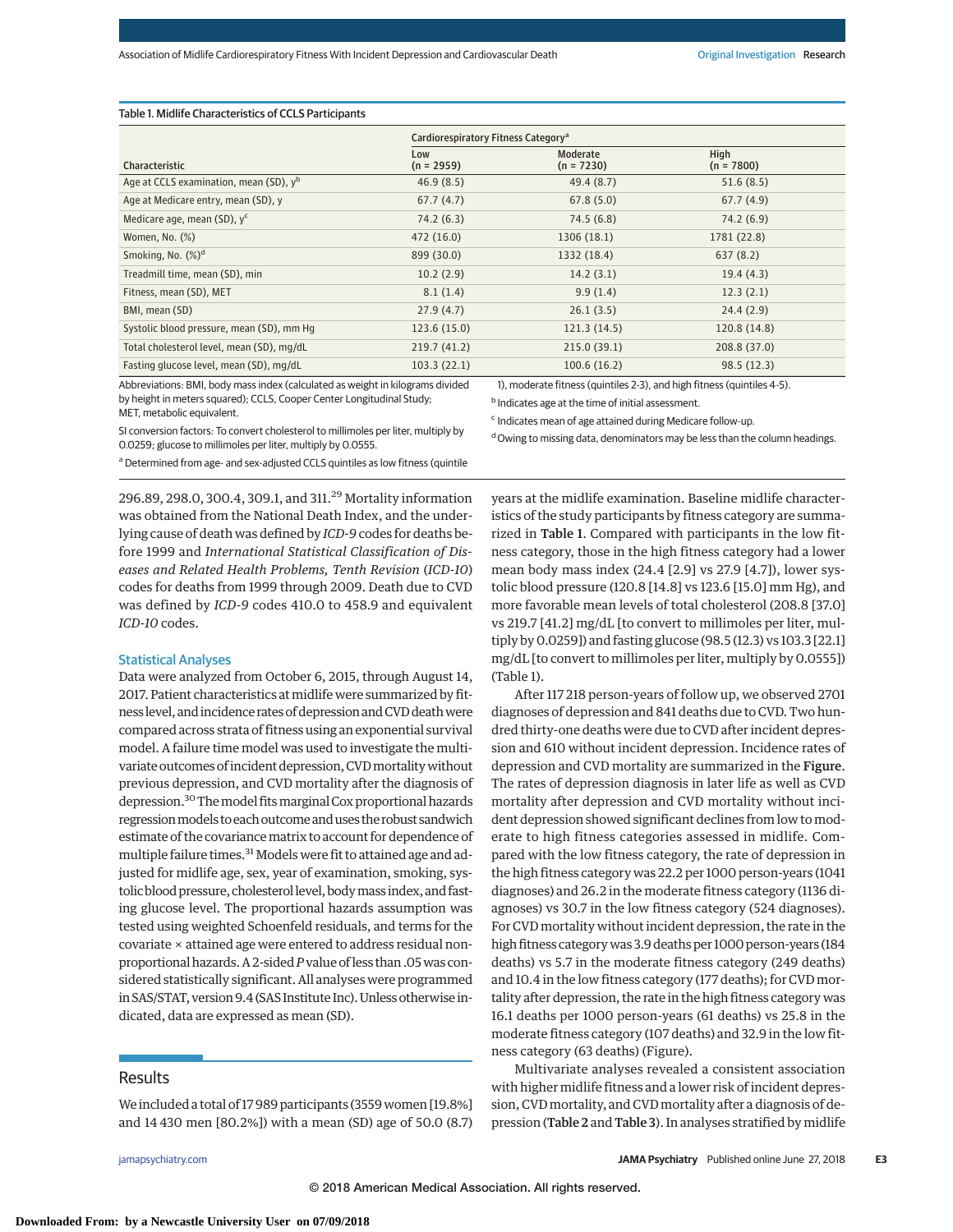Table 2. Hazards for Incident Events by Fitness Categories<sup>a</sup>

Figure. Incidence Rates of Depression, CVD Mortality Without Incident Depression, and CVD Mortality After Incident Depression by Fitness Category



Fitness categories are determined from age- and sex-adjusted Cooper Center Longitudinal Study quintiles as low (quintile 1), moderate (quintiles 2-3), and high (quintiles 4-5). P value indicates significant difference for trend across fitness categories. Error bars represent 95% CI for rates. CVD indicates cardiovascular disease.

fitness categories and adjusted for traditional risk factors, the high fitness category was associated with a 16% lower risk of depression (hazard ratio [HR], 0.84; 95% CI, 0.74-0.95) and a 61% lower risk of CVD mortality (HR, 0.39; 95% CI, 0.31-0.48) compared with low fitness. In those with incident depression, high fitness was associated with a 56% lower risk of CVD death (HR, 0.44; 95% CI, 0.31-0.64) (Table 2). Similarly, in analyses with fitness entered as a continuous variable expressed in units of metabolic equivalent, higher fitness was associated with a lower risk of depression per metabolic equivalent (HR, 0.95; 95% CI, 0.93-0.97), lower risk of CVD mortality without incident depression (HR, 0.84; 95% CI, 0.80-0.88), and lower risk of CVD mortality after depression (HR, 0.87; 95% CI, 0.81-0.93) (Table 3).

# **Discussion**

In the present study, we observed 2 important findings. First, in a large, generally healthy cohort of men and women, higher midlife fitness was associated with lower risk of a depression diagnosis after 65 years of age. Second, not only was higher midlife fitness associated with a lower risk of CVD mortality, but importantly, it was also associated with a lower risk of CVD mortality when CVD death was preceded by depression. This association was notable in later life years after the fitness assessment.

Depression and CVD are the most common causes of disability in the developed nations of the world, a connection between depression and CVD has been recognized for a number of years,<sup>32</sup> and a higher prevalence of depression has been found in patients with myocardial infarction, stroke, and heart

| Incident Event by                            | HR (95% CI)          |                      |  |
|----------------------------------------------|----------------------|----------------------|--|
| <b>Fitness Category</b>                      | Model 1 <sup>b</sup> | Model 2 <sup>c</sup> |  |
| Depression                                   |                      |                      |  |
| High                                         | $0.72(0.64-0.80)$    | $0.84(0.74-0.95)$    |  |
| Moderate                                     | $0.84(0.76-0.93)$    | $0.92(0.83 - 1.03)$  |  |
| $1 \text{ow}$                                | 1 [Reference]        | 1 [Reference]        |  |
| CVD mortality without<br>incident depression |                      |                      |  |
| High                                         | $0.33(0.27-0.41)$    | $0.39(0.31-0.48)$    |  |
| Moderate                                     | $0.48(0.39-0.58)$    | $0.52(0.43-0.64)$    |  |
| $1 \text{0}$                                 | 1 [Reference]        | 1 [Reference]        |  |
| CVD mortality after<br>incident depression   |                      |                      |  |
| High                                         | $0.39(0.27-0.56)$    | $0.44(0.31-0.64)$    |  |
| Moderate                                     | $0.69(0.50-0.95)$    | $0.74(0.54-1.02)$    |  |
| Low                                          | 1 [Reference]        | 1 [Reference]        |  |

Abbreviations: CCLS. Cooper Center Logitudinal Study; CVD, cardiovascular disease; HR, hazard ratio.

a Determined from age- and sex-adjusted CCLS quintiles as low fitness (quintile 1), moderate fitness (quintiles 2-3), and high fitness (quintiles 4-5). Low fitness is the referent category for HRs.

 $b$  Adjusted for sex, age, examination year, and sex  $\times$  stratum interaction.

<sup>c</sup> Adjusted for sex, age, examination year, systolic blood pressure, total cholesterol level, body mass index, smoking status, and sex × stratum interaction.

failure.<sup>33-35</sup> Reviews of published studies of depression as a risk factor for mortality in CVD and coronary heart disease<sup>3</sup> have shown considerable variation in methods, measurements, and cohorts and, in fact, some reluctance to assign depression as a risk factor for coronary heart disease because of the uncertainty as to the direction of causality. However, the preponderance of evidence supports classifying depression as a risk factor for adverse outcomes in CVD and coronary heart disease.2,5 Several physiologic mechanisms that may be common to depression and CVD have been suggested to explain the observed associations. These mechanisms include inflammatory changes, platelet aggregation, hypothalamic-pituitaryadrenal axis dysregulation, and autonomic dysfunction leading to an increase in arrhythmia and myocardial ischemia.36-38 Cardiorespiratory fitness has been shown to be favorably associated with risk of these proposed intermediaries, although the directionality of these associations is unclear.<sup>39-41</sup>

Higher fitness has been associated with a lower risk for allcause and CVD mortality,<sup>11,13,42</sup> and improvement in fitness level has also been shown to be associated with lower mortality risk.<sup>26</sup> A number of studies have shown that higher fitness is associated with a lower risk of nonfatal outcomes, including myocardial infarction and heart failure, as well as depression.<sup>14,18,43,44</sup>

In an effort to intervene in CVD-associated depression from a psychological perspective, there has also been interest in depression screening among patients with CVD in different stages of disease and phases of treatment; however, screening methods and interventions are diverse, and the overall value of these efforts is inconsistent.<sup>45-47</sup> Furthermore, arguments have been presented for and against screening, referral, and treatment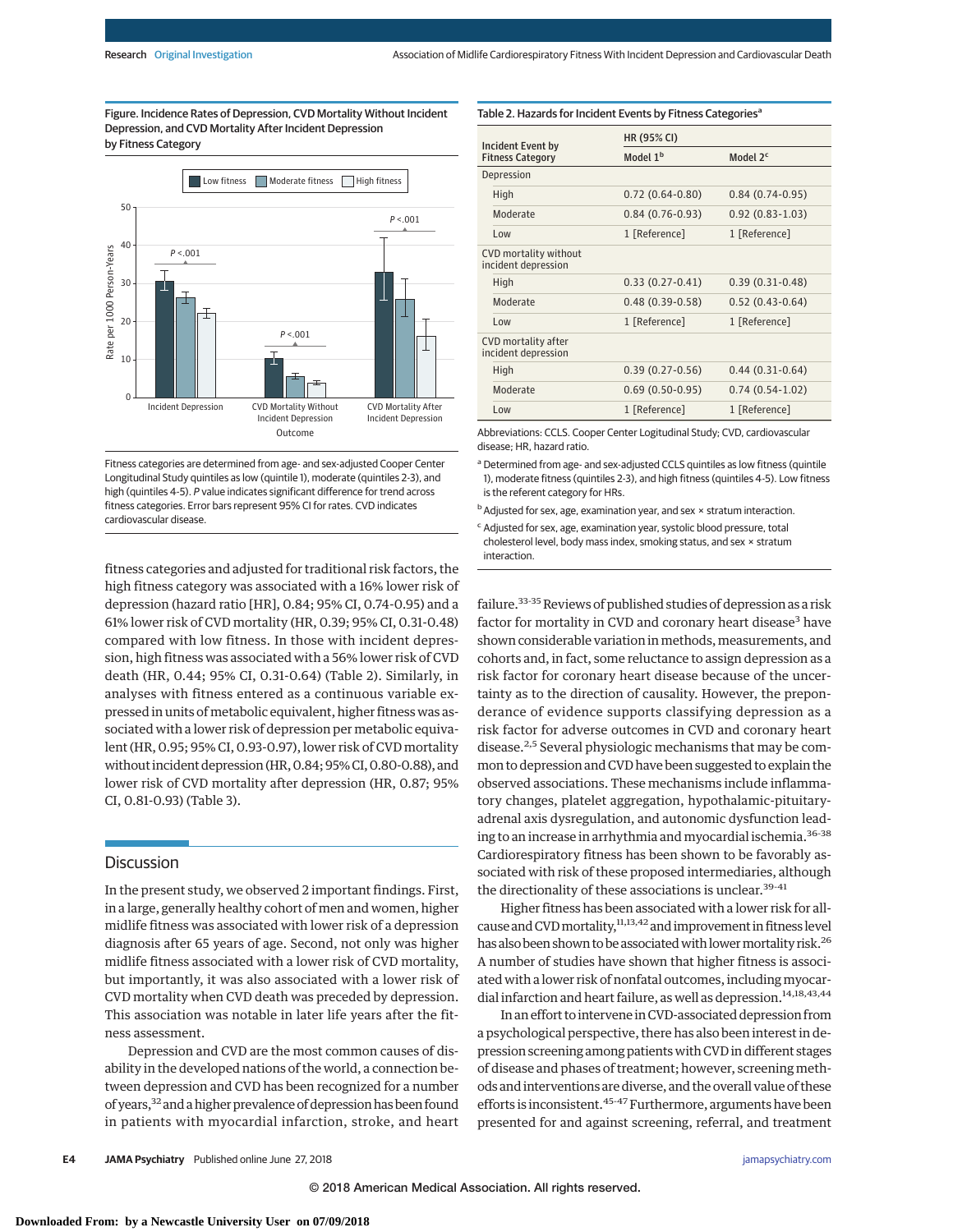| Table 3. Hazards of Incident Events by Continuous Fitness                                   |                             |         |                                                                                                                                                                               |         |  |  |  |
|---------------------------------------------------------------------------------------------|-----------------------------|---------|-------------------------------------------------------------------------------------------------------------------------------------------------------------------------------|---------|--|--|--|
|                                                                                             | HR (95% CI) per MET Fitness |         |                                                                                                                                                                               |         |  |  |  |
| <b>Incident Event</b>                                                                       | Model $1a$                  | P Value | Model 2 <sup>b</sup>                                                                                                                                                          | P Value |  |  |  |
| Depression                                                                                  | $0.93(0.91-0.95)$           | < .001  | $0.95(0.93 - 0.97)$                                                                                                                                                           | < .001  |  |  |  |
| CVD mortality                                                                               |                             |         |                                                                                                                                                                               |         |  |  |  |
| Without incident depression                                                                 | $0.82(0.77-0.86)$           | < 0.001 | $0.84(0.80-0.88)$                                                                                                                                                             |         |  |  |  |
| After incident depression                                                                   | $0.84(0.79-0.91)$           |         | $0.87(0.81 - 0.93)$                                                                                                                                                           | < 0.001 |  |  |  |
| Abbreviations: CVD, cardiovascular disease; HR, hazard ratio; MET, metabolic<br>equivalent. |                             |         | <sup>b</sup> Adjusted for sex, age, examination year, systolic blood pressure, total<br>cholesterol level, body mass index, smoking status, and sex x stratum<br>interaction. |         |  |  |  |
| <sup>a</sup> Adjusted for sex, age, examination year, and sex x stratum interaction.        |                             |         |                                                                                                                                                                               |         |  |  |  |

of depression in patients with CVD based on current evidence and cost-effectiveness.<sup>5,45,46</sup>

Intervention studies have shown that exercise, which is known to increase fitness in individuals with depression,  $48$  has an evident antidepressant effect when used in individuals with mild to moderate depression in the short term.<sup>20</sup> A recent large cohort study of 33 908 healthy adults followed up for 11 years also showed that regular leisure time exercise of any intensity provided protection against future depression.<sup>9</sup> Prior work<sup>14,16</sup> has shown the association of higher levels of midlife fitness with a lower risk of CVD conditions in later life, such as stroke, that are associated with depression. In addition, fitness in the years before diagnosis of cancer can play a role in influencing the health outcomes after such a condition develops.<sup>49</sup>

Because effective, acute management of depression alone is not likely to relieve more than a portion of the overall burden of depressive disorders, early prevention of depression and CVD would be valuable if the primary risk modification was effective and enduring across the lifespan.<sup>6-9</sup> A new and interesting finding in this study is that higher fitness assessed in middle age is associated with a lower risk of CVD mortality even in the presence of incident depression, with the fitness effect extending many years into older age. Health care costs and use of services are greatly increased in the setting of heart disease combined with the comorbid condition of depression, and these findings suggest that lowering risk through early prevention efforts may have economic as well as health benefits.<sup>50,51</sup>

We were not able to gauge how changes in fitness would affect risk in the later years of the cohort; however, fitness<sup>50,51</sup> can be improved inmost individuals by aerobic training, which need not be complicated or expensive.<sup>52,53</sup> Despite this finding, surveys indicate that only about 50% of adults meet aerobic exercise guidelines and far fewer meet musclestrengthening and aerobic guidelines.<sup>54,55</sup>

#### Strengths and Limitations

This study has several important strengths, including a large, homogeneous population and long follow-up. Although the primary racial/ethnic composition of non-Hispanic white patients and generally higher socioeconomic class may decrease generalizability, the healthy nature of this population with access to preventive health care allows evaluation of the association of fitness on a primordial basis and avoids the effect of unmeasured confounders. The association of risk factors and lifetime risk of CVD have been shown to be similar to that of the general population. $42$  The fitness measurement is objective and hence provides a more accurate picture of midlife physical activity level than self-report would because fitness correlates well with activity level. In addition, the outcomes are based on administrative claims data provided by the health care professional and are likely more accurate than selfreport, especially in older patients.<sup>56</sup>

Limitations include that diagnoses determined from Medicare claims data are not clinically adjudicated.We were not able to detect outcomes or physician visits occurring between the midlife examination and Medicare eligibility, nor were we able to determine severity of the depression. However, Medicare data has been used by other researchers with a similar approach to provide informative findings regarding the association of traditional risk factors with Medicare outcomes.<sup>57-59</sup> Of importance, information about the use of medication that could influence the presence or the absence of depression diagnosis is not available for this cohort. Finally, we cannot eliminate the possibility of depression and CVD leading to lower fitness levels. However, the relatively long mean period from fitness measure to Medicare observation makes such reverse causation less likely.

# **Conclusions**

This study shows that being fit at midlife is associated with a lower risk of later-life depression and subsequent CVD mortality, even in the presence of depression. These findings suggest the importance of fitness in primary prevention of heart disease and associated CVDmortality in older aging adults. This study further supports the critical need for health care professionals to consider fitness and physical activity as part of overall preventive care to promote healthy aging.

#### ARTICLE INFORMATION

**Accepted for Publication:** April 17, 2018. **Published Online:** June 27, 2018. doi[:10.1001/jamapsychiatry.2018.1467](https://jama.jamanetwork.com/article.aspx?doi=10.1001/jamapsychiatry.2018.1467&utm_campaign=articlePDF%26utm_medium=articlePDFlink%26utm_source=articlePDF%26utm_content=jamapsychiatry.2018.1467)

**Author Contributions:** Dr Willis had full access to all the data in the study and takes responsibility for the integrity of the data and the accuracy of the data analysis. Concept and design: Willis, DeFina.

Acquisition, analysis, or interpretation of data: All authors. Drafting of the manuscript: Willis, Martin, DeFina, Trivedi. Critical revision of the manuscript for important

[jamapsychiatry.com](http://www.jamapsychiatry.com/?utm_campaign=articlePDF%26utm_medium=articlePDFlink%26utm_source=articlePDF%26utm_content=jamapsychiatry.2018.1467) **(Reprinted) JAMA Psychiatry** Published online June 27, 2018 **E5**

© 2018 American Medical Association. All rights reserved.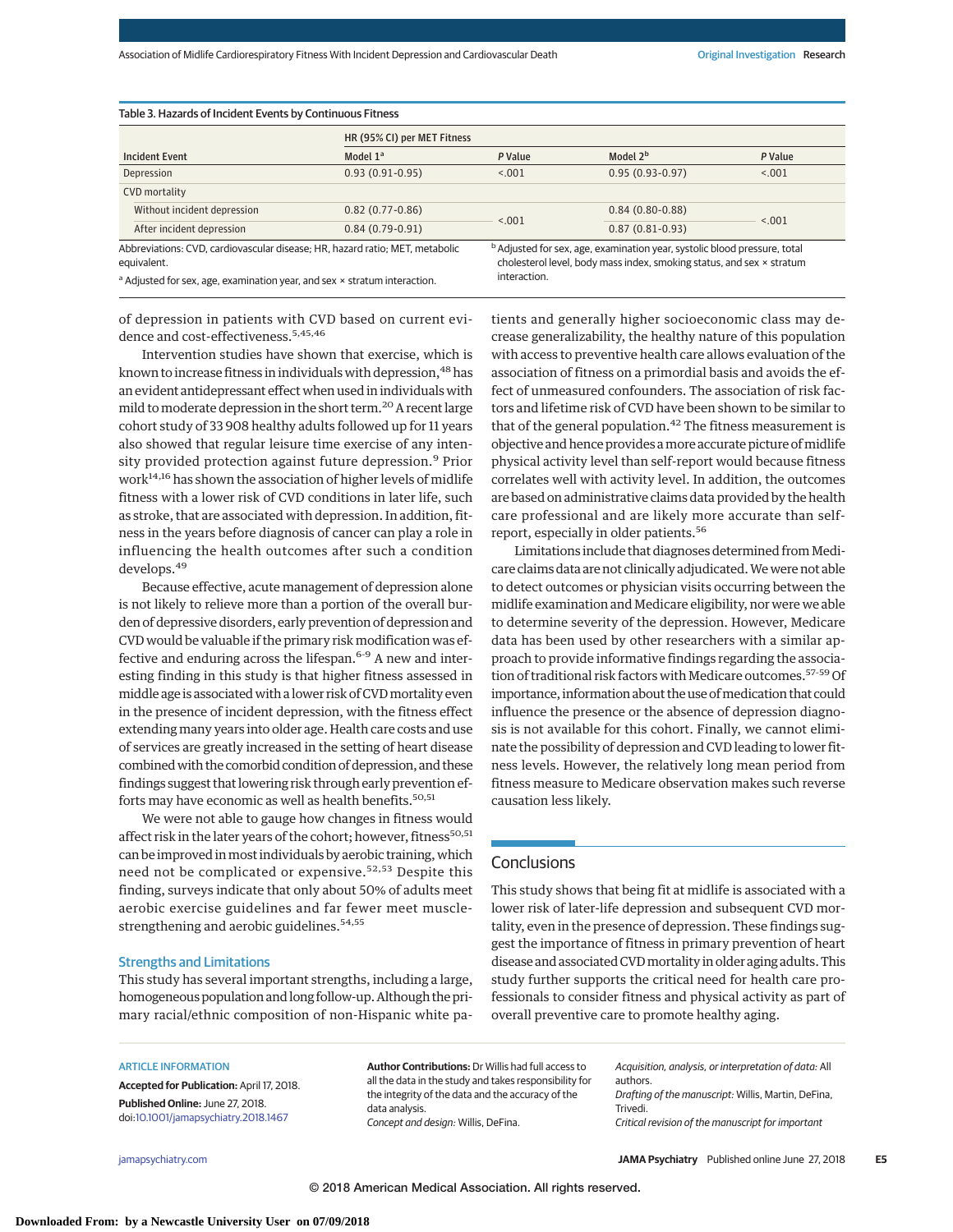intellectual content: Willis, Leonard, Barlow, DeFina. Statistical analysis: Willis, Leonard. Administrative, technical, or material support: Willis, Barlow, DeFina, Trivedi. Supervision: DeFina, Trivedi.

**Conflict of Interest Disclosures:** None reported.

**Funding/Support:** This study was supported by internal funding from The Cooper Institute, a 501(c) (3) nonprofit research institute.

**Role of the Funder/Sponsor:** The Cooper Institute was partially or fully responsible for the design and conduct of the study; collection, management, analysis, and interpretation of the data; preparation, review, and approval of the manuscript; and the decision to submit the manuscript for publication.

**Additional Contributions:** We thank Kenneth H. Cooper, MD, for establishing the Cooper Center Longitudinal Study, the Cooper Center staff for collecting clinical data, and The Cooper Institute for maintaining the database.

#### **REFERENCES**

**1**. Cohen BE, Edmondson D, Kronish IM. State of the art review: depression, stress, anxiety, and cardiovascular disease. [Am J Hypertens](https://www.ncbi.nlm.nih.gov/pubmed/25911639). 2015;28 [\(11\):1295-1302.](https://www.ncbi.nlm.nih.gov/pubmed/25911639)

**2**. Barth J, Schumacher M, Herrmann-Lingen C. Depression as a risk factor for mortality in patients with coronary heart disease: a meta-analysis. Psychosom Med[. 2004;66\(6\):802-813.](https://www.ncbi.nlm.nih.gov/pubmed/15564343)

**3**. Frasure-Smith N, Lespérance F. Depression and cardiac risk: present status and future directions. Heart[. 2010;96\(3\):173-176.](https://www.ncbi.nlm.nih.gov/pubmed/19861300)

**4**. Meijer A, Conradi HJ, Bos EH, Thombs BD, van Melle JP, de Jonge P. Prognostic association of depression following myocardial infarction with mortality and cardiovascular events: a meta-analysis of 25 years of research. [Gen Hosp](https://www.ncbi.nlm.nih.gov/pubmed/21601716) Psychiatry[. 2011;33\(3\):203-216.](https://www.ncbi.nlm.nih.gov/pubmed/21601716)

**5**. Lichtman JH, Froelicher ES, Blumenthal JA, et al; American Heart Association Statistics Committee of the Council on Epidemiology and Prevention and the Council on Cardiovascular and Stroke Nursing. Depression as a risk factor for poor prognosis among patients with acute coronary syndrome: systematic review and recommendations: a scientific statement from the American Heart Association. Circulation[. 2014;129\(12\):1350-1369.](https://www.ncbi.nlm.nih.gov/pubmed/24566200)

**6**. Benjamin EJ, Blaha MJ, Chiuve SE, et al; American Heart Association Statistics Committee and Stroke Statistics Subcommittee. Heart disease and stroke statistics–2017 update: a report from the American Heart Association. [Circulation](https://www.ncbi.nlm.nih.gov/pubmed/28122885). 2017;135 [\(10\):e146-e603.](https://www.ncbi.nlm.nih.gov/pubmed/28122885)

**7**. American Psychological Association. Guidelines for prevention in psychology. [Am Psychol](https://www.ncbi.nlm.nih.gov/pubmed/24188360). 2014;69 [\(3\):285-296.](https://www.ncbi.nlm.nih.gov/pubmed/24188360)

**8**. Andrews G, Issakidis C, Sanderson K, Corry J, Lapsley H. Utilising survey data to inform public policy: comparison of the cost-effectiveness of treatment of ten mental disorders. [Br J Psychiatry](https://www.ncbi.nlm.nih.gov/pubmed/15172947). [2004;184:526-533.](https://www.ncbi.nlm.nih.gov/pubmed/15172947)

**9**. Harvey SB, Overland S, Hatch SL, Wessely S, Mykletun A, Hotopf M. Exercise and the prevention of depression: results of the HUNT Cohort Study. Am J Psychiatry. 2018;175(1):28-36.

**10**. Cuijpers P. Prevention of depressive disorders: towards a further reduction of the disease burden of mental disorders. [Early Interv Psychiatry](https://www.ncbi.nlm.nih.gov/pubmed/21791028). 2011;5 [\(3\):179-180.](https://www.ncbi.nlm.nih.gov/pubmed/21791028)

**11**. Blair SN, Kohl HW III, Paffenbarger RS Jr, Clark DG, Cooper KH, Gibbons LW. Physical fitness and all-cause mortality: a prospective study of healthy men and women. JAMA[. 1989;262\(17\):](https://www.ncbi.nlm.nih.gov/pubmed/2795824) [2395-2401.](https://www.ncbi.nlm.nih.gov/pubmed/2795824)

**12**. DeFina LF, Barlow CE, Radford NB, Leonard D, Willis BL. The association between midlife cardiorespiratory fitness and later life chronic kidney disease: the Cooper Center Longitudinal Study. Prev Med[. 2016;89:178-183.](https://www.ncbi.nlm.nih.gov/pubmed/27261408)

**13**. Blair SN, Kampert JB, Kohl HW III, et al. Influences of cardiorespiratory fitness and other precursors on cardiovascular disease and all-cause mortality in men and women.JAMA[. 1996;276\(3\):](https://www.ncbi.nlm.nih.gov/pubmed/8667564) [205-210.](https://www.ncbi.nlm.nih.gov/pubmed/8667564)

**14**. Willis BL, Gao A, Leonard D, DeFina LF, Berry JD. Midlife fitness and the development of chronic conditions in later life. [Arch Intern Med](https://www.ncbi.nlm.nih.gov/pubmed/22928178). [2012;172\(17\):1333-1340.](https://www.ncbi.nlm.nih.gov/pubmed/22928178)

**15**. DeFina LF, Willis BL, Radford NB, et al. The association between midlife cardiorespiratory fitness levels and later-life dementia: a cohort study. Ann Intern Med[. 2013;158\(3\):162-168.](https://www.ncbi.nlm.nih.gov/pubmed/23381040)

**16**. Pandey A, Patel MR, Willis B, et al. Association between midlife cardiorespiratory fitness and risk of stroke: the Cooper Center Longitudinal Study. Stroke[. 2016;47\(7\):1720-1726.](https://www.ncbi.nlm.nih.gov/pubmed/27283202)

**17**. Kodama S, Saito K, Tanaka S, et al. Cardiorespiratory fitness as a quantitative predictor of all-cause mortality and cardiovascular events in healthy men and women: a meta-analysis.JAMA. 2009;301(19):2024-2035.

**18**. Dishman RK, Sui X, Church TS, Hand GA, Trivedi MH, Blair SN. Decline in cardiorespiratory fitness and odds of incident depression. [Am J Prev](https://www.ncbi.nlm.nih.gov/pubmed/22992353) Med[. 2012;43\(4\):361-368.](https://www.ncbi.nlm.nih.gov/pubmed/22992353)

**19**. Galper DI, Trivedi MH, Barlow CE, Dunn AL, Kampert JB. Inverse association between physical inactivity and mental health in men and women. Med Sci Sports Exerc[. 2006;38\(1\):173-178.](https://www.ncbi.nlm.nih.gov/pubmed/16394971)

**20**. Schuch FB, Vancampfort D, Sui X, et al. Are lower levels of cardiorespiratory fitness associated with incident depression? a systematic review of prospective cohort studies. Prev Med[. 2016;93:](https://www.ncbi.nlm.nih.gov/pubmed/27765659) [159-165.](https://www.ncbi.nlm.nih.gov/pubmed/27765659)

**21**. Sui X, Laditka JN, Church TS, et al. Prospective study of cardiorespiratory fitness and depressive symptoms in women and men. [J Psychiatr Res](https://www.ncbi.nlm.nih.gov/pubmed/18845305). [2009;43\(5\):546-552.](https://www.ncbi.nlm.nih.gov/pubmed/18845305)

**22**. Sui X, Laditka JN, Hardin JW, Blair SN. Estimated functional capacity predicts mortality in older adults. [J Am Geriatr Soc](https://www.ncbi.nlm.nih.gov/pubmed/17979958). 2007;55(12): [1940-1947.](https://www.ncbi.nlm.nih.gov/pubmed/17979958)

**23**. Willis BL, Morrow JR Jr, Jackson AW, DeFina LF, Cooper KH. Secular change in cardiorespiratory fitness of men: Cooper Center Longitudinal Study. Med Sci Sports Exerc[. 2011;43\(11\):2134-2139.](https://www.ncbi.nlm.nih.gov/pubmed/21448076)

**24**. Pollock ML, Bohannon RL, Cooper KH, et al. A comparative analysis of four protocols for maximal treadmill stress testing. [Am Heart J](https://www.ncbi.nlm.nih.gov/pubmed/961576). 1976; [92\(1\):39-46.](https://www.ncbi.nlm.nih.gov/pubmed/961576)

**25**. Pollock ML, Foster C, Schmidt D, Hellman C, Linnerud AC, Ward A. Comparative analysis of physiologic responses to three different maximal graded exercise test protocols in healthy women. Am Heart J[. 1982;103\(3\):363-373.](https://www.ncbi.nlm.nih.gov/pubmed/7064770)

**26**. Blair SN, Kohl HW III, Barlow CE, Paffenbarger RS Jr, Gibbons LW, Macera CA. Changes in physical fitness and all-cause mortality: a prospective study of healthy and unhealthy men. JAMA[. 1995;273\(14\):](https://www.ncbi.nlm.nih.gov/pubmed/7707596) [1093-1098.](https://www.ncbi.nlm.nih.gov/pubmed/7707596)

**27**. Virnig BA, McBean M. Administrative data for public health surveillance and planning. Annu Rev Public Health. 2001;22:213-230.

**28**. Gorina Y, Kramarow EA. Identifying chronic conditions in Medicare claims data: evaluating the Chronic Condition Data Warehouse algorithm. Health Serv Res[. 2011;46\(5\):1610-1627.](https://www.ncbi.nlm.nih.gov/pubmed/21649659)

**29**. Centers for Medicare and Medicaid Services. Chronic Condition Data Warehouse user guide. 2011:1-22. [https://www.ccwdata.org/web/guest](https://www.ccwdata.org/web/guest/condition-categories) [/condition-categories.](https://www.ccwdata.org/web/guest/condition-categories) Accessed August 29, 2017.

**30**. Wei LJ, Lin DY, Weissfeld L. Regression analysis of multivariate incomplete failure time data by modeling marginal distribution.J Am Stat Assoc. 1989;84:1065-1073.

**31**. Lin DY, Wei LJ. The robust inference for the Cox proportional hazards model.J Am Stat Assoc. 1989; 84(408):1074-1078.

**32**. Hare DL, Toukhsati SR, Johansson P, Jaarsma T. Depression and cardiovascular disease: a clinical review. Eur Heart J[. 2014;35\(21\):1365-1372.](https://www.ncbi.nlm.nih.gov/pubmed/24282187)

**33**. Hackett ML, Yapa C, Parag V, Anderson CS. Frequency of depression after stroke: a systematic review of observational studies. Stroke[. 2005;36](https://www.ncbi.nlm.nih.gov/pubmed/15879342) [\(6\):1330-1340.](https://www.ncbi.nlm.nih.gov/pubmed/15879342)

**34**. Lane D, Carroll D, Ring C, Beevers DG, Lip GY. The prevalence and persistence of depression and anxiety following myocardial infarction. [Br J Health](https://www.ncbi.nlm.nih.gov/pubmed/14596714) Psychol[. 2002;7\(pt 1\):11-21.](https://www.ncbi.nlm.nih.gov/pubmed/14596714)

**35**. Rutledge T, Reis VA, Linke SE, Greenberg BH, Mills PJ. Depression in heart failure: a meta-analytic review of prevalence, intervention effects, and associations with clinical outcomes. [J Am Coll Cardiol](https://www.ncbi.nlm.nih.gov/pubmed/17045884). [2006;48\(8\):1527-1537.](https://www.ncbi.nlm.nih.gov/pubmed/17045884)

**36**. de Jonge P, Mangano D, Whooley MA. Differential association of cognitive and somatic depressive symptoms with heart rate variability in patients with stable coronary heart disease: findings from the Heart and Soul Study. [Psychosom](https://www.ncbi.nlm.nih.gov/pubmed/17942844) Med[. 2007;69\(8\):735-739.](https://www.ncbi.nlm.nih.gov/pubmed/17942844)

**37**. Parissis JT, Fountoulaki K, Filippatos G, Adamopoulos S, Paraskevaidis I, Kremastinos D. Depression in coronary artery disease: novel pathophysiologic mechanisms and therapeutic implications. Int J Cardiol[. 2007;116\(2\):153-160.](https://www.ncbi.nlm.nih.gov/pubmed/16822560)

**38**. Ziegelstein RC, Parakh K, Sakhuja A, Bhat U. Depression and coronary artery disease: is there a platelet link? Mayo Clin Proc[. 2007;82\(11\):1366-1368.](https://www.ncbi.nlm.nih.gov/pubmed/17976357)

**39**. Heber S, Volf I. Effects of physical (in)activity on platelet function. BioMed Res Int. 2015;2015: 165078. doi[:10.1155/2015/165078](https://dx.doi.org/10.1155/2015/165078)

**40**. Lucertini F, Ponzio E, Di Palma M, et al. High cardiorespiratory fitness is negatively associated with daily cortisol output in healthy aging men. PLoS One[. 2015;10\(11\):e0141970.](https://www.ncbi.nlm.nih.gov/pubmed/26529517)

**41**. Silverman MN, Deuster PA. Biological mechanisms underlying the role of physical fitness in health and resilience. [Interface Focus](https://www.ncbi.nlm.nih.gov/pubmed/25285199). 2014;4(5): [20140040.](https://www.ncbi.nlm.nih.gov/pubmed/25285199)

**42**. Berry JD, Willis B, Gupta S, et al. Lifetime risks for cardiovascular disease mortality by